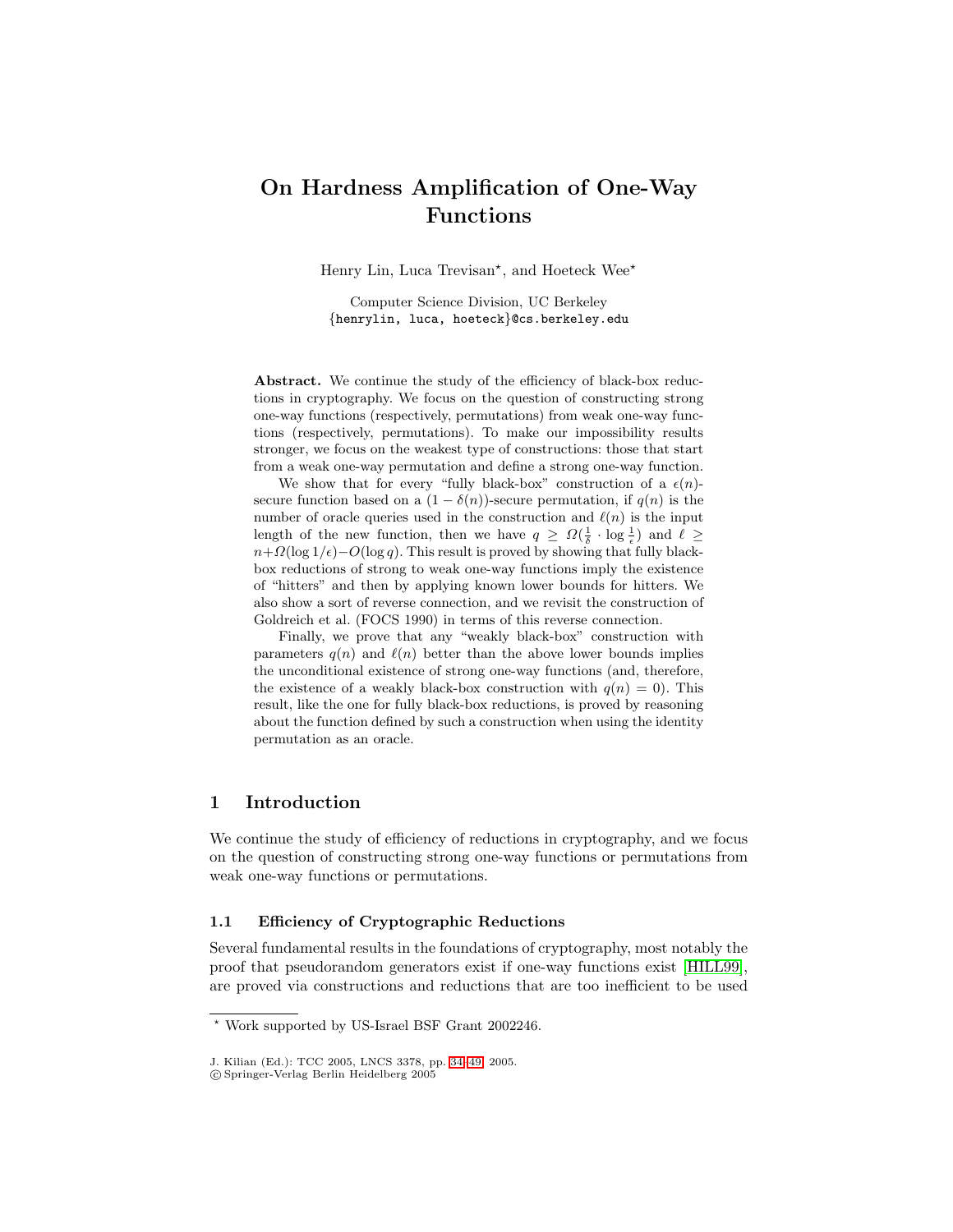in practice. It is natural to ask whether such inefficiency is a necessary consequence of the proof techniques that are commonly used, namely "black-box" constructions and reductions.

The first proof of a lower bound to the efficiency of a reduction for constructing a cryptographic primitive from another was by Kim, Simon and Tetali [\[KST99\]](#page-15-0), in the context of constructing one-way hash functions from one-way permutations. Later work by Gennaro and Trevisan [\[GT00\]](#page-14-0) and by Gennaro, Gertner and Katz [\[GGK03\]](#page-14-0) has focused on constructions of pseudorandom generators from one-way permutations and of signature schemes and encryption schemes from trapdoor permutations.

The study of limitations of black-box reductions was initiated by Impagliazzo and Rudich [\[IR89\]](#page-14-0), who showed that key agreement and public-key encryption cannot be based on one-way functions or one-way permutations using blackbox reductions. Several other impossibility results for black-box reductions are known, including a result of Rudich [\[Rud88\]](#page-15-0) and Khan, Saks, and Smyth [\[KSS00\]](#page-14-0) ruling out constructions of one-way permutations based on one-way functions, a result of Rudich [\[Rud91\]](#page-15-0) ruling out round-reduction procedures in public key encryption, and results of Gertner et al. [\[GKM](#page-14-0)+00] and Gertner, Malkin and Reingold [\[GMR01\]](#page-14-0) giving a hierarchy of assumptions in public key encryption that cannot be proved equivalent using black-box reductions.

#### **1.2 Black-Box Constructions**

To illustrate the definition of a black-box construction, consider for example the notion of black-box construction of a key agreement protocol based on one-way functions formalized in [\[IR89\]](#page-14-0). In this model, the one-way function  $f()$  is given as an oracle, and the protocols  $A$  and  $B$  for Alice and Bob are oracle procedures with access to  $f(.)$ . This, for example, means that a protocol where the code (or circuit) of  $f()$  is used in the interaction is not black-box as defined above. The security of the protocol is also defined in a black-box way as follows: we assume that there is a security reduction  $R$  (a probabilistic polynomial time oracle algorithm) such that if  $E$  is a procedure for Eve (of arbitrary complexity) that breaks  $(A^f, B^f)$ , then  $R^{E,f}$  inverts f on a noticeable fraction of inputs. Notice that a proof of security in which the code (or circuit) of the adversary  $E$ is used in the reduction would not fit the above model. This model, in which both the "one-way function"  $f()$  and the adversary E are allowed to be of arbitrary complexity, is called the *fully black-box* model in [\[RTV04\]](#page-15-0). In all the above cited papers [\[IR89,](#page-14-0) [Rud88, Rud91, KST99,](#page-15-0) [KSS00, GT00, GKM](#page-14-0)<sup>+</sup>00, [GMR01, GGK03\]](#page-14-0), as well as in the results of this paper, fully black-box reductions are ruled out unconditionally.

A less restrictive model of black-box construction, introduced in [\[GT00\]](#page-14-0) and formally defined in [\[RTV04\]](#page-15-0), is the *weak black-box* model. As before, in a weakly black-box construction of key agreement from one-way functions, the algorithms for Alice and Bob are oracle algorithms that are given access to a function  $f(.)$ . A proof of security, however, only states that if  $f()$  is hard to invert for efficient procedures that are given oracle access to  $f()$ , then the protocol is secure in the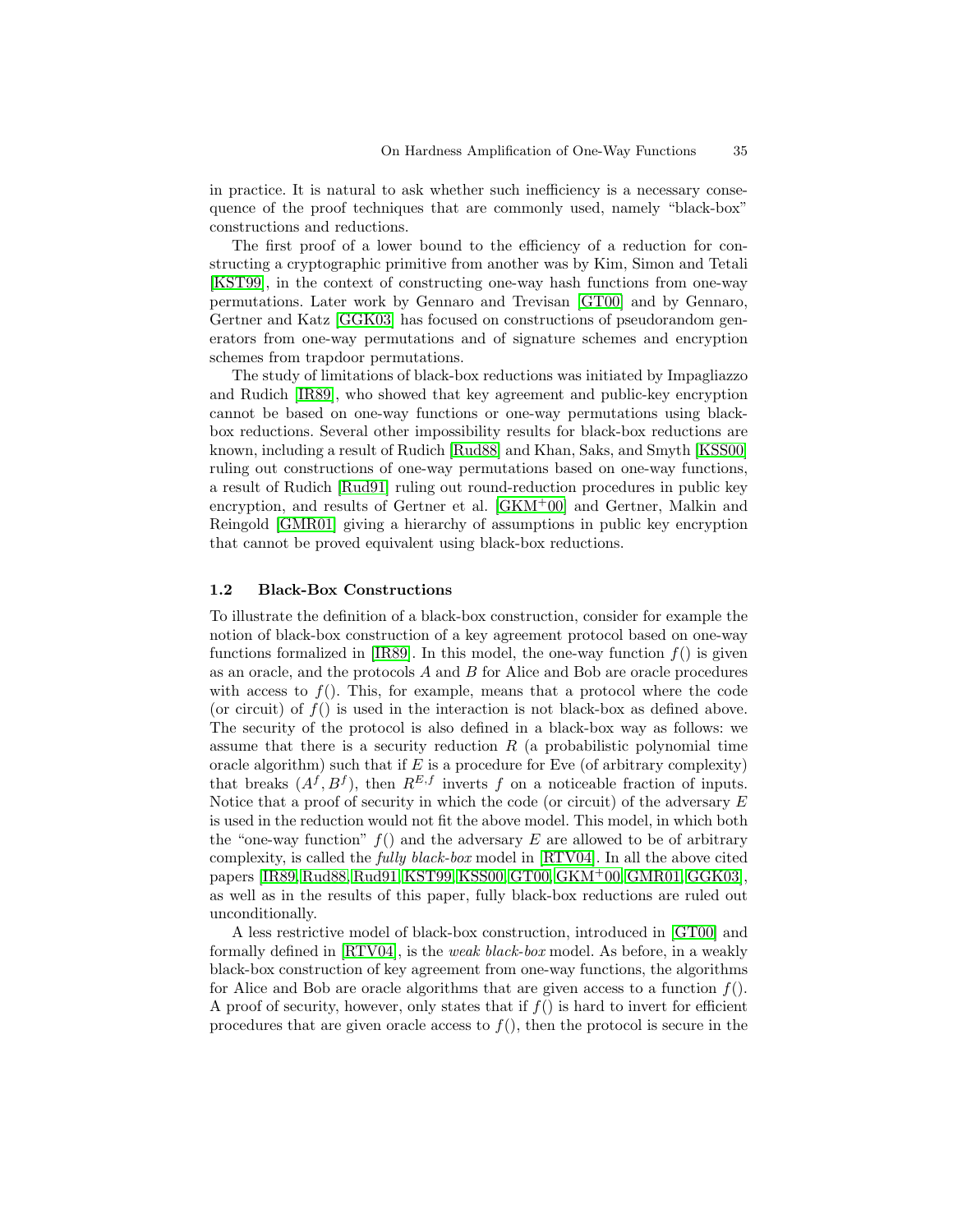standard sense (that is, for adversaries that are ordinary probabilistic polynomial time algorithms with no oracles). In this model one is still not allowed to use the code of  $f()$  in the construction or in the security analysis. The code of the adversary, however, may be used in the security analysis. Note that if we have a provably secure construction of, say, a key agreement protocol, then we also have a weakly black-box construction of key agreement based on oneway functions: just make the algorithms for Alice and Bob be oracle algorithms that never use the oracle. For this reason, one cannot unconditionally rule out weakly black-box constructions: at most, one can show that a weakly black-box construction implies the unconditional existence of some cryptographic primitive and possibly complexity theoretic separations that we do not know how to prove. Negative results for weakly black-box constructions are proved in [\[GT00\]](#page-14-0) and [\[GGK03\]](#page-14-0), where the authors show that weakly black-box constructions that make a small number of oracle queries imply the existence of one-way functions. The other lower bounds cited above [\[IR89,](#page-14-0) [Rud88, Rud91, KST99,](#page-15-0) [KSS00, GKM](#page-14-0)<sup>+</sup>00, [GMR01\]](#page-14-0), however, do not rule out weakly black-box reductions.

The reason for this lack of negative results about weakly black-box reductions is partly explained in [\[RTV04\]](#page-15-0). For example, Reingold et al. [\[RTV04\]](#page-15-0) prove that, unless one-way functions exist and key agreement is impossible in the real world, then there is a weak black-box construction of key agreement based on one-way functions. In other words, from the existence of a weakly black-box construction of key agreement from one-way functions it is impossible to derive any other consequence besides the obvious one that the existence of one-way functions implies the existence of key agreement schemes. See [\[RTV04\]](#page-15-0) for a precise statement of this result and for a discussion of its interpretation.

In this paper, we are able to prove unconditional lower bounds for fully blackbox reductions, and to show that a weakly black-box reduction improving on our lower bounds implies the unconditional existence of one-way functions.

#### **1.3 Amplification of Hardness**

We say that a function  $f()$  is  $\alpha(n)$ -secure<sup>1</sup> if for every family of polynomialsize oracle circuits  $\{C_n\}$  and for all n, the probability that  $C_n^f(f(x))$  outputs a preimage of  $f(x)$  is at most  $\alpha(n)$ , where the probability is taken over the uniform choice of x from  $\{0,1\}^n$ . We say that a function  $f()$  is a *strong one-way function* if it is computable in polynomial time and is also  $\epsilon(n)$ -secure, for  $\epsilon(n) = n^{-\omega(1)}$ . We say that f() is a *weak one-way function* if it is computable in polynomial time and is also  $(1 - \delta(n))$ -secure, for  $\delta(n) = n^{-O(1)}$ .

The problem of "amplification of hardness" is to deduce the existence of strong one-way functions (respectively, permutations) from the existence of weak one-way functions (respectively, permutations).

<sup>1</sup> We avoid definitions and statements in terms of concrete security as they do not directly apply to adversaries of arbitrary complexity in fully black-box reductions. The results in Section [5](#page-11-0) may be restated with concrete security parameters in a straight-forward manner.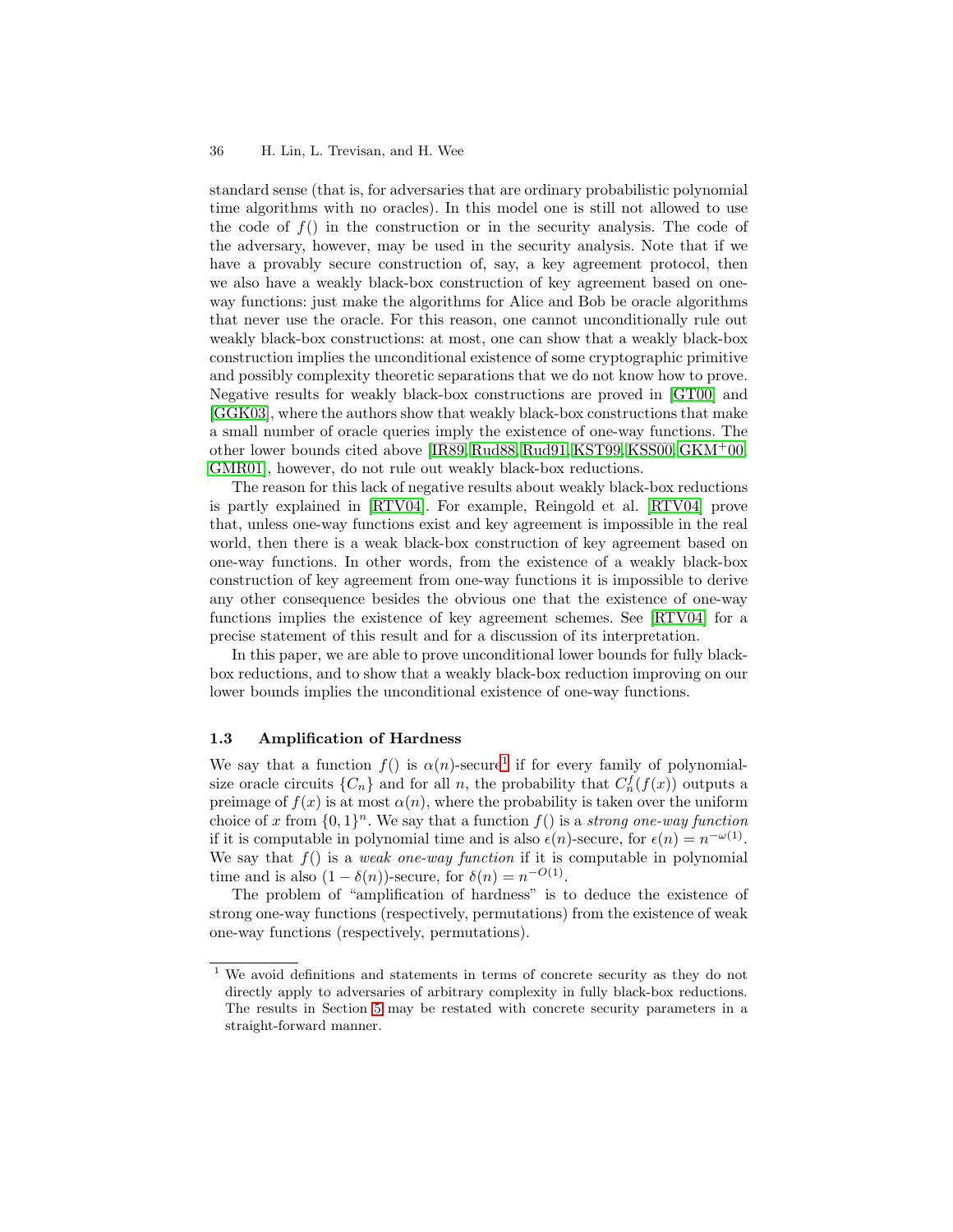<span id="page-3-0"></span>The "direct product" construction is a simple approach to prove amplification of hardness results. Given a weak one-way function  $f()$  we define a new function  $f'(x_1, x_2,...,x_{q(n)}) = (f(x_1), f(x_2),..., f(x_{q(n)}))$ , where  $q(n)$ is a polynomial. The function  $f'$  is still computable in polynomial time, and a non-trivial analysis shows that if f is weak one-way then  $f'$  is strong one-way.<sup>2</sup> Furthermore, if  $f()$  is a permutation then  $f'()$  is a permutation. See for example [\[Gol01–](#page-14-0)Sec 2] for more details.

The direct product construction is not, however, "security-preserving," in that the input length of the new function is polynomially larger than the input length of the original function. (In a security-preserving construction, the input length of the new function would be linear in the input length of the original one.) See for example [\[Lub96\]](#page-15-0) for a discussion of "security preserving" reductions and the importance, in a cryptographic reduction, of not increasing the input length of the new primitive by too much.

For one-way permutations, we do have a security-preserving construction due to Goldreich et al. [\[GIL](#page-14-0)<sup>+</sup>90] based on random walks on expanders. We stress that our results do not rule out fully black-box security-preserving hardness amplification for one-way functions, and we hope that the connections presented in this paper will help resolve this open problem.

#### **1.4 Our Results**

We say that a polynomial time computable oracle function  $F^{(\cdot)}$  is a fully blackbox construction of  $\epsilon(n)$ -secure functions from  $(1 - \delta(n))$ -secure functions if there is a probabilistic polynomial time oracle algorithm  $R^{(\cdot,\cdot)}$  such that for every function  $f: \{0,1\}^n \to \{0,1\}^n$  and adversary  $A()$  with the property that A() inverts  $F^f$  on  $a \geq \epsilon(n)$  fraction of inputs, then  $R^{A,f}$  () inverts  $f($ ) on a  $\geq 1 - \delta(n)$  fraction of inputs. From this definition it is immediate to see that if  $f()$  is polynomial time computable and no polynomial time adversary can invert it on more than a  $1 - \delta(n)$  fraction of inputs, then it follows that  $F<sup>f</sup>$ is polynomial time computable and no polynomial time adversary can invert it on more than a  $\epsilon(n)$  fraction of inputs. The definition, however, requires the reduction  $R$  to transform an adversary  $A()$  of arbitrary complexity that inverts  $F<sup>f</sup>$  () into an adversary that inverts  $f$  () in polynomial time given oracle access to  $A()$  and  $f()$ .

A polynomial time computable oracle function  $F^{(\cdot)}$  is a weak black-box construction of  $\epsilon(n)$ -secure functions from  $(1 - \delta(n))$ -secure functions if for every function  $f : \{0,1\}^n \to \{0,1\}^n$  and polynomial time adversary  $A()$  with the property that  $A()$  inverts  $F<sup>f</sup>$  on  $a \geq \epsilon(n)$  fraction of inputs, then there is a polynomial time oracle adversary  $R^{(\cdot)}$  such that  $R^f$  inverts  $f()$  on  $a \geq 1 - \delta(n)$ fraction of inputs.

**Impossibility of Fully Black-Box Constructions.** Our first main result is as follows.

<sup>2</sup> This approach is typically credited to [\[Yao82\]](#page-15-0).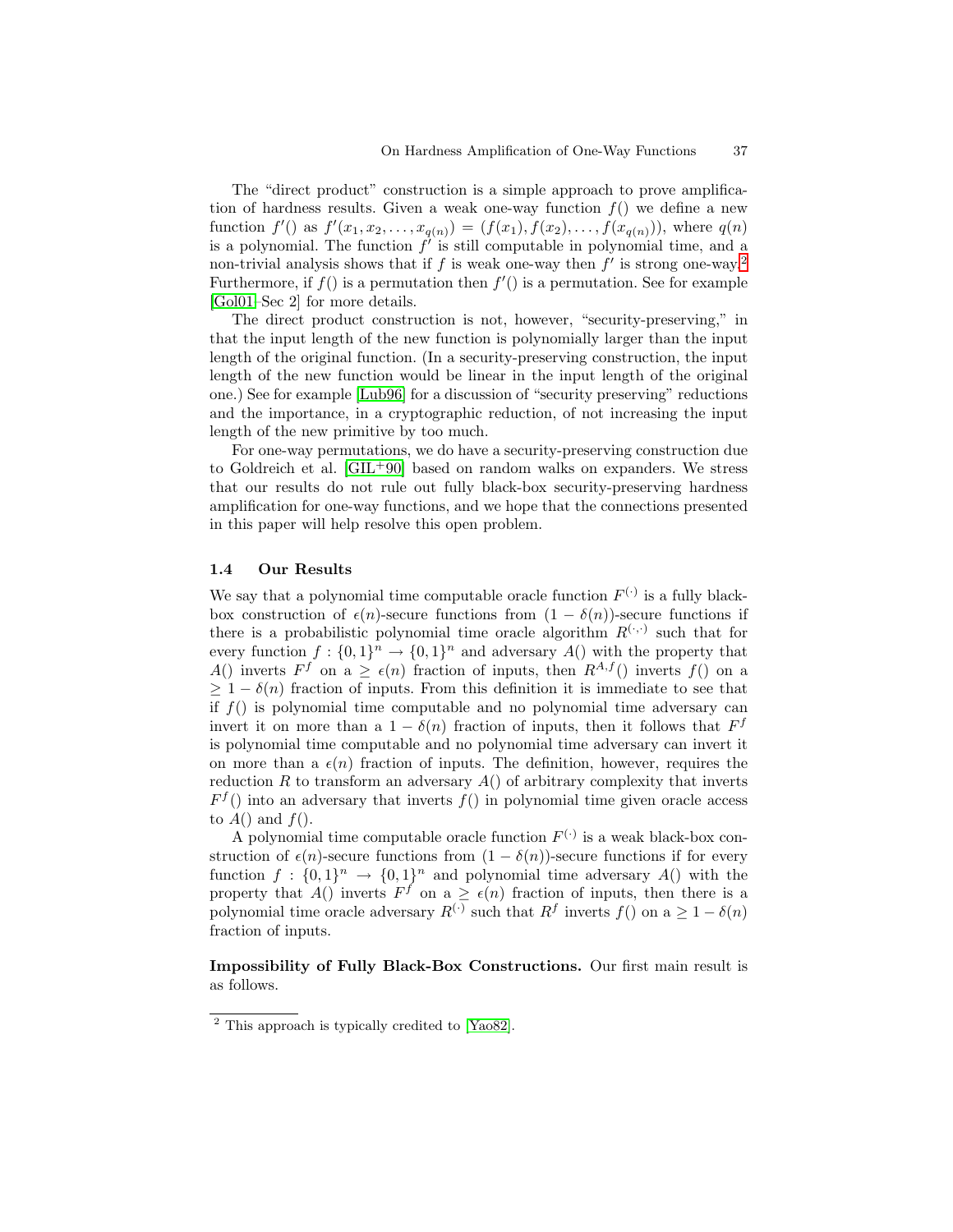#### 38 H. Lin, L. Trevisan, and H. Wee

**Theorem 1.** Let  $F^{(\cdot)}$  be a fully black-box construction of  $\epsilon(n)$ -secure functions *from*  $(1 - \delta(n))$ -secure permutations, let  $\ell$  be the input length of  $F^{()}$ , n the length *of inputs of the oracle function, and* q *be the number of oracle queries. Then*  $q \ge \Omega(\frac{1}{\delta} \log \frac{1}{\epsilon})$  *and*  $\ell \ge n - O(\log q) + \Omega(\log \frac{1}{\epsilon})$ *.* 

In comparison, the direct product construction has  $q = O(\frac{1}{\delta} \log \frac{1}{\epsilon})$ , which is tight, but  $\ell = nq$ . The construction of [\[GIL](#page-14-0)+90], that only works if the oracle is a permutation, has  $q = O(\frac{1}{\delta} \log \frac{1}{\epsilon})$ , which is tight, and  $\ell = O(n + \log \frac{1}{\epsilon})$  for  $\delta = n^{-O(1)}$ , which is nearly tight.

It should be noted that our result applies even to constructions that require the oracle to be a permutation and that do not guarantee the new function to be a permutation. In particular, it applies as a special case to constructions that map permutations into permutation and functions into functions.

To prove Theorem [1,](#page-3-0) we first show that a fully black-box reduction of strong to weak one-way functions or permutations implies the existence of a disperser, or a "hitter" in the terminology of [\[Gol97\]](#page-14-0) with efficiency parameters that depend on the efficiency of the reduction. A hitter is a randomized algorithm that outputs a small number of strings in  $\{0,1\}^n$  such that for every sufficiently dense subset of  $\{0,1\}^n$ , the output of the hitter hits the set (that is, at least one of these strings is contained in the set) with high probability. In a hitter, we would like to use a small number of random bits, to generate a small number of strings, and we would like the density of the sets to be low and the probability of hitting them to be high. Various impossibility results are known for hitters and, in particular, if  $\ell$  is the number of random bits, q is the number of strings,  $\delta$  is the density of the sets and  $1 - \epsilon$  is the hitting probability, then it is known that  $q \geq \Omega(\frac{1}{\delta} \cdot \log \frac{1}{\epsilon})$  and  $\ell \geq n - \log q + \Omega(\log \frac{1}{\epsilon})$ . Our negative results for fully blackbox constructions will follow from the connection between such constructions and hitters and from the above negative results for hitters.

The intuition for the connection is, with some imprecision, as follows: a function  $f: \{0,1\}^n \to \{0,1\}^n$  may be  $(1 - \delta)$ -secure and still be extremely easy to invert on a  $1 - \delta$  fraction of inputs, while only a subset H of density  $\delta$  of inputs is very hard to invert. If the computation of  $F<sup>f</sup>(z)$  involves only oracle queries to  $f()$  on inputs outside H, then  $F<sup>f</sup>()$  is not "using" the hardness of  $f()$ , and  $F<sup>f</sup>(z)$  will be "easy" to invert. Considering that at most an  $\epsilon$  fraction of inputs of  $F<sup>f</sup>()$  can be easy to invert, it follows that, for at least a  $1 - \epsilon$  fraction of the choices of z, the oracle queries of the computation  $F<sup>f</sup>(z)$  hit the set H. In conclusion, using  $\ell$  random bits (to choose z) we have constructed q strings in  $\{0,1\}^n$  (the oracle queries in the computation  $F<sup>f</sup>(z)$ ) such that a set of density δ (the set H) is hit with probability at least  $1 - \epsilon$ . Of course none of this is technically correct, but the above outline captures the main intuition.

Moving on to a more precise description of our proof, we show that if  $F^{(\cdot)}$ is a fully black-box construction of  $\epsilon$ -secure functions from  $(1 - \delta)$ -secure ones, where  $\ell$  is input length of F, n the input length of the oracle, and q the number of oracle queries, then we can derive a hitter that uses randomness  $\ell$ , produces q strings, and has hitting probability  $1 - \sqrt{\epsilon}$  for sets of density  $2\delta$ . The hitter, given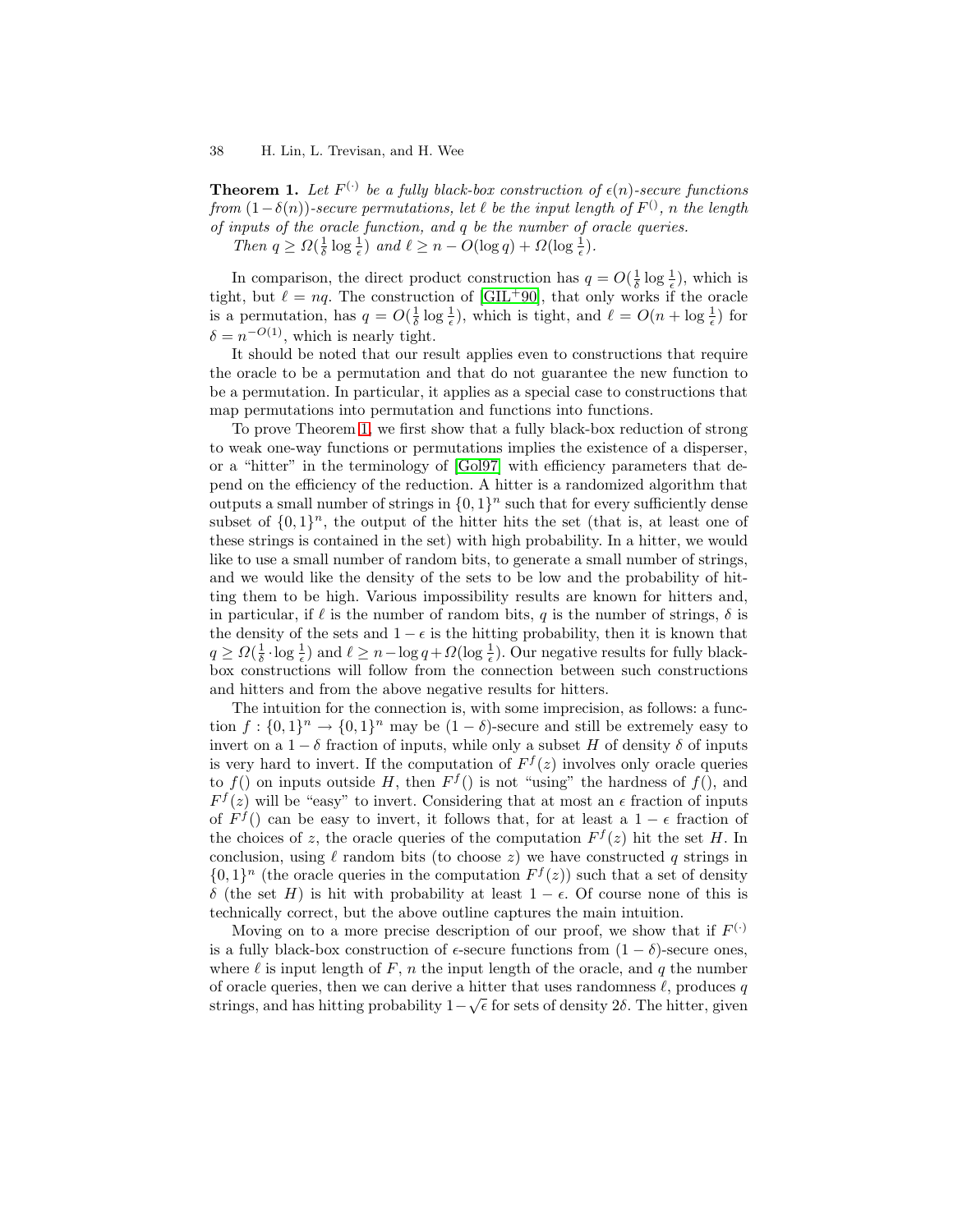<span id="page-5-0"></span>an  $\ell$ -bit random string z, simply outputs the oracle queries in the computation of  $F^{id}(z)$ , where id is the identity permutation.

Suppose that the construction is not a hitter as promised, then there is a suppose that the construction is not a intter as promised, then there is a<br>set H of density 2 $\delta$  such that  $F^{id}(z)$  avoids querying elements of H for a  $\sqrt{\epsilon}$ <br>fraction of the z. Let  $\pi : \{0,1\}^n \to \{0,1\}^n$  be a permut on elements not in  $H$  and that is a random permutation on  $H$ . Then  $F<sup>id</sup>$  and  $F^{\pi}$  agree on at least a  $\sqrt{\epsilon}$  fraction of inputs. We can also show that if A is a uniform (possibly, exponential time) algorithm that inverts  $F<sup>id</sup>$  everywhere then A inverts  $F^{\pi}$  on at least a fraction  $\epsilon$  of the inputs. (We would not lose this quadratic factor if we insisted that  $F<sup>id</sup>$  and  $F<sup>\pi</sup>$  be permutations.) In fact, such an  $A$  exists as long as  $F$  is polynomial time computable. Now we have that  $R^{A,\pi}$  is a uniform algorithm that inverts  $\pi$  on at least a  $1-\delta$  fraction of inputs, using polynomial number of oracle queries into  $\pi$ . Restricting ourselves to H, we get that  $R^{A,\pi}$  inverts  $\pi$  on at least 1/2 of the elements of H, which is impossible because  $\pi$  is a random permutation over H, and it cannot be inverted on many inputs by a uniform procedure (regardless of running time) that makes a polynomial number of oracle queries [\[IR89, Imp96, GT00\]](#page-14-0). We have reached a contradiction, and so our construction was indeed a hitter as promised.

**Impossibility of Weakly Black-Box Constructions.** For weakly black-box constructions, we show that improving beyond our lower bounds is possible only by constructing strong one-way functions from scratch.

**Theorem 2.** Let  $F^{(\cdot)}$  be a weakly black-box construction of  $\epsilon(n)$ -secure permu*tations from*  $(1 - \delta(n))$ *-secure permutations, let*  $\ell$  *be the input length of*  $F^{()}$ *, n the length of inputs of the oracle function, and* q *be the number of oracle queries.*

*There are constants*  $c_1, c_2, c_3$  *such that if*  $q \leq c_1 \frac{1}{\delta} \log \frac{1}{\epsilon}$  *or*  $\ell \leq n - c_2 \log q + c_1$  $c_3 \log \frac{1}{\epsilon}$ , then one-way permutations exist unconditionally and, in particular, F<sup>id</sup> *is a*  $(1 - \epsilon(n))$ *-secure permutation.* 

The proof is similar to the one of Theorem [1.](#page-3-0) We define a hitter based on the computation of  $F<sup>id</sup>$  as before. If q and  $\ell$  are too small, then the hitter must fail, and there must be some set  $H$  of density  $2\delta$  that is avoided with probability at least  $2\epsilon$ . Then we define a permutation  $\pi$  that is random on H and the identity elsewhere, and we note that  $F^{\text{id}}$  and  $F^{\pi}$  have agreement at least  $2\epsilon$ . If there were a polynomial time algorithm that inverts  $F^{\text{id}}$  on a  $1 - \epsilon$  fraction of inputs, the same algorithm would invert  $F^{\pi}$  on a  $\epsilon$  fraction of inputs. This would yield a polynomial time oracle algorithm that given oracle access to  $\pi$ , inverts  $\pi$  on a 1−δ fraction of inputs, which is again a contradiction. Therefore  $F<sup>id</sup>$  is a (weak) one-way permutation.

**A Reverse Connection.** We also point out a reverse connection, namely that special types of hitters yield fully black-box amplification of hardness  $(F, R)$ . Specifically, we require that the  $F$  satisfy two additional properties (apart from computing a hitter). Suppose  $F^f$  on input z queries f on  $x_1, \ldots, x_q$ . The first property tells us that inverting  $F<sup>f</sup>$  on  $F<sup>f</sup>(z)$  is at least hard as inverting f on all of  $f(x_1),...,f(x_q)$ . Next, given a challenge  $f(x)$ , the second property allows us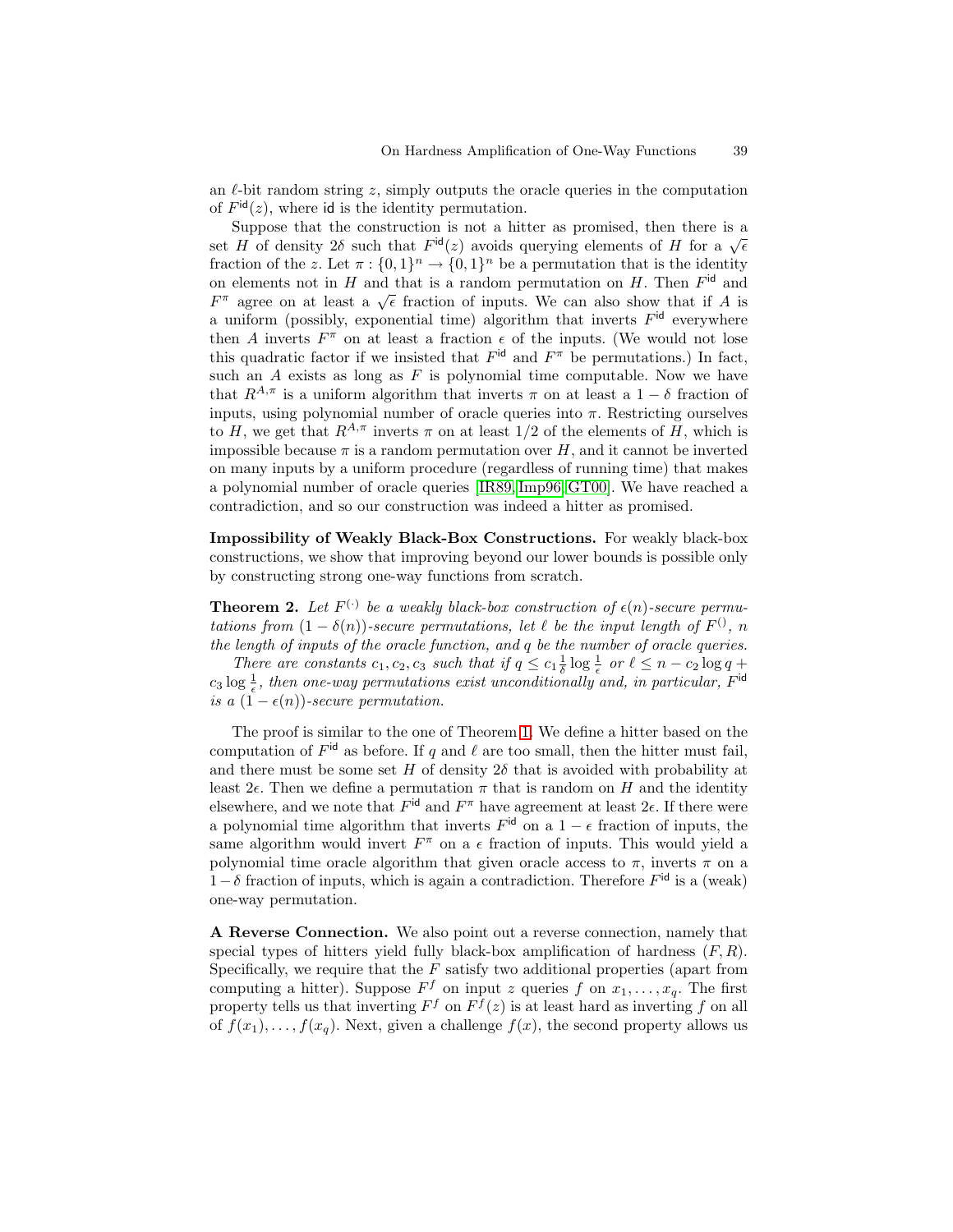to sample a challenge  $F<sup>f</sup>(z)$  (with the appropriate distribution) by substituting  $f(x)$  for one of  $f(x_1),\ldots,f(x_q)$ . We may view both hardness amplification via direct product and via random walks on expanders [\[GIL](#page-14-0)+90] in this framework, which yields a more modular and arguably simpler presentation of both results.

#### **1.5 Perspective**

The new connection between fully black-box hardness amplification and hitters makes explicit the construction of hitters in previous results on hardness amplification (namely a hitter from independent sampling in amplification via direct product and from random walks on expanders in  $\left[\text{GIL}^{+}90\right]$  and shows that such a construction is in fact necessary. In addition, we see from  $[GIL^+90]$  $[GIL^+90]$  in order to address the major open problem in this area of research - whether we can achieve security-preserving hardness amplification for one-way functions, it would be sufficient to give a hardness amplification procedure based on  $(\delta, \epsilon)$ hitters with randomness complexity  $O(n + 1/\delta \log 1/\epsilon)$  (which is optimal up to constant factors for constant  $\delta$  but not sub-constant  $\delta$ ). There are simple and direct constructions of hitters achieving such parameters, and reviewing these constructions may prove to be a fruitful starting point for resolving this open problem.

# **2 Preliminaries**

#### **2.1 Notation**

We use  $U_n$  to denote the uniform distribution over  $\{0,1\}^n$ . Given a function G:  ${0, 1}^m \rightarrow ({0, 1}^n)^k, G_i : {0, 1}^m \rightarrow {0, 1}^n,$  for  $i = 1, 2, ..., k$ , is the function that on input z, outputs the *i*'th block of  $G(z)$ . In probability expressions that involve a probabilistic computation (of a probabilistic algorithm, say), the probability is also taken over the internal coin tosses of the underlying computation.

#### **2.2 Notions of Reducibility**

Here, we are only interested in hardness amplification wherein the construction of the strong one-way function  $f'$  uses black-box access to a weak one-way permutation f. However, we distinguish between fully black-box and weakly black-box constructions, following the work of [\[RTV04\]](#page-15-0), depending on whether the proof of security is black-box.

**Definition 1 (Fully Black-Box Amplification of Hardness).** *A fully blackbox construction of*  $\epsilon(n)$ *-secure functions from*  $(1 - \delta(n))$ *-secure permutations is a pair of polynomial time computable oracle procedures* F *and* R *(where* F *is deterministic whereas* R *may be randomized) such that, for every permutation*  $f: \{0,1\}^n \to \{0,1\}^n$ ,  $F^f$  *is a function mapping*  $\ell(n)$  *bits into*  $\ell(n)$  *bits, and for every function*  $A: \{0,1\}^{\ell(n)} \to \{0,1\}^{\ell(n)}$ , *if* 

$$
\Pr_{z \sim U_{\ell(n)}}[A(F^f(z)) = z' : F^f(z') = F^f(z)] \ge \epsilon(n)
$$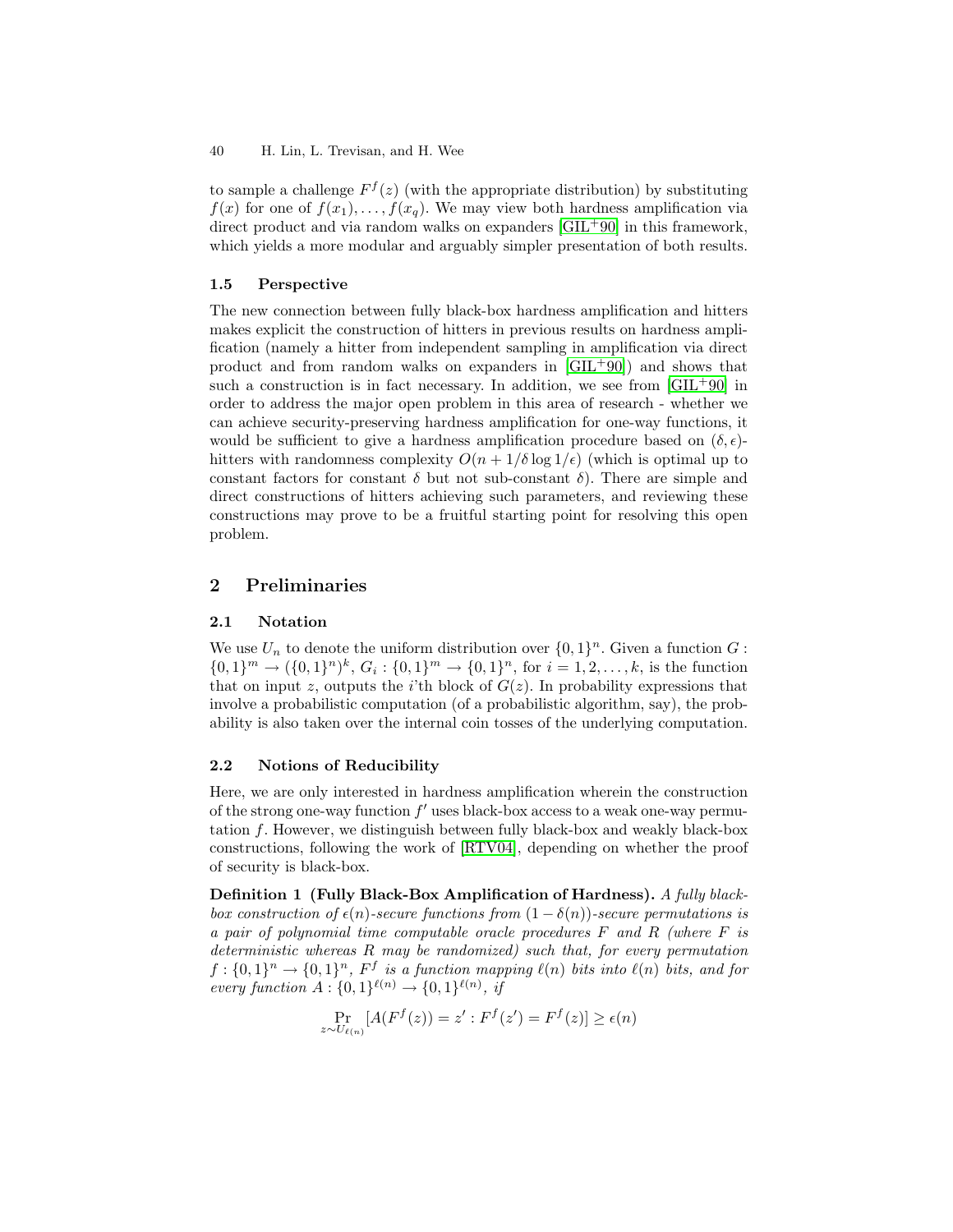<span id="page-7-0"></span>*then*

$$
\Pr_{x \sim U_n} [R^{A,f}(f(x)) = x] \ge 1 - \delta(n) .
$$

By requiring that  $F$  and  $R$  be polynomial time computable, we guarantee that if f and A are polynomial time computable, then  $F<sup>f</sup>$  and  $R<sup>A,f</sup>$  are also polynomial time computable. However,  $(F, R)$  must also satisfy the stated property even when given oracle access access to some function  $f$  and  $\tilde{A}$  that may not be polynomial time computable.

**Definition 2 (Weakly Black-Box Amplification of Hardness).** *A weakly black-box construction of*  $\epsilon(n)$ -secure functions from  $(1 - \delta(n))$ -secure permuta*tions is a (deterministic) polynomial time computable oracle procedure* F *such that, for every permutation*  $f: \{0,1\}^n \to \{0,1\}^n$ ,  $F^f$  *is a function mapping*  $\ell(n)$ *bits into*  $\ell(n)$  *bits, and if there is a probabilistic polynomial time algorithm* A *such that*

$$
\Pr_{z \sim U_{\ell(n)}}[A(F^f(z)) = z' : F^f(z') = F^f(z)] \ge \epsilon(n)
$$

*then there is a probabilistic polynomial time oracle algorithm* I *such that*

$$
\Pr_{x \sim U_n}[I^f(f(x)) = x] \ge 1 - \delta(n) .
$$

*Remark 1.* In both definitions, the new function defined by the construction is  $\epsilon(n)$ -secure on inputs of length  $N = \ell(n)$ , and so, according to our definition, it would be more precise to call it a  $\epsilon(\ell^{(-1)}(N))$ -secure function.

## **2.3 Hitters**

**Definition 3 (Hitter [\[Gol97\]](#page-14-0)).** *A function*  $G : \{0,1\}^m \to (\{0,1\}^n)^k$  *is a*  $(\delta, \epsilon)$ -hitter *if all for sets*  $H \subseteq \{0, 1\}^n$  *of density at least*  $\delta$ *,* 

$$
\Pr_{z \sim U_l} [\forall i = 1, 2, \dots, k, G_i(z) \notin H] \le \epsilon
$$

We refer to  $m$  and  $k$  as the randomness complexity and sample complexity of G respectively.

An equivalent, and more common, notion is that of a *disperser*. Using a notation consistent with the one above, a function  $D: \{0,1\}^m \times \{0,1\}^n \rightarrow \{0,1\}^n$ is a  $(b, \delta)$ -disperser if for every distribution X over  $\{0, 1\}^m$  of min-entropy at least b, and for every set  $H \subseteq \{0,1\}^n$  of density at least  $\delta$ , there is a non-zero probability that  $D(X, U_{\kappa})$  hits H. Such an object is easily seen to be equivalent to a  $(2^{b-n}, \delta)$ -hitter with  $k = 2^{\kappa}$ . We will use the hitter notation because it is more convenient for our purposes. The following lower bounds for hitters are proved in [\[Gol97,](#page-14-0) [RTS97\]](#page-15-0).

**Theorem 3 (Lower Bounds for Hitters).** *If*  $G : \{0,1\}^m \rightarrow (\{0,1\}^n)^k$  *is a*  $(\delta, \epsilon)$ -hitter, then:

$$
(sample\ complexity) \qquad k \ge \frac{1}{2\delta} \ln \frac{1}{2\epsilon} \qquad provided \ \epsilon \le 1/8
$$
\n
$$
(randomness\ complexity) \quad m > n - \log k + \log \frac{1}{\epsilon} + \log \log \frac{1}{\delta}
$$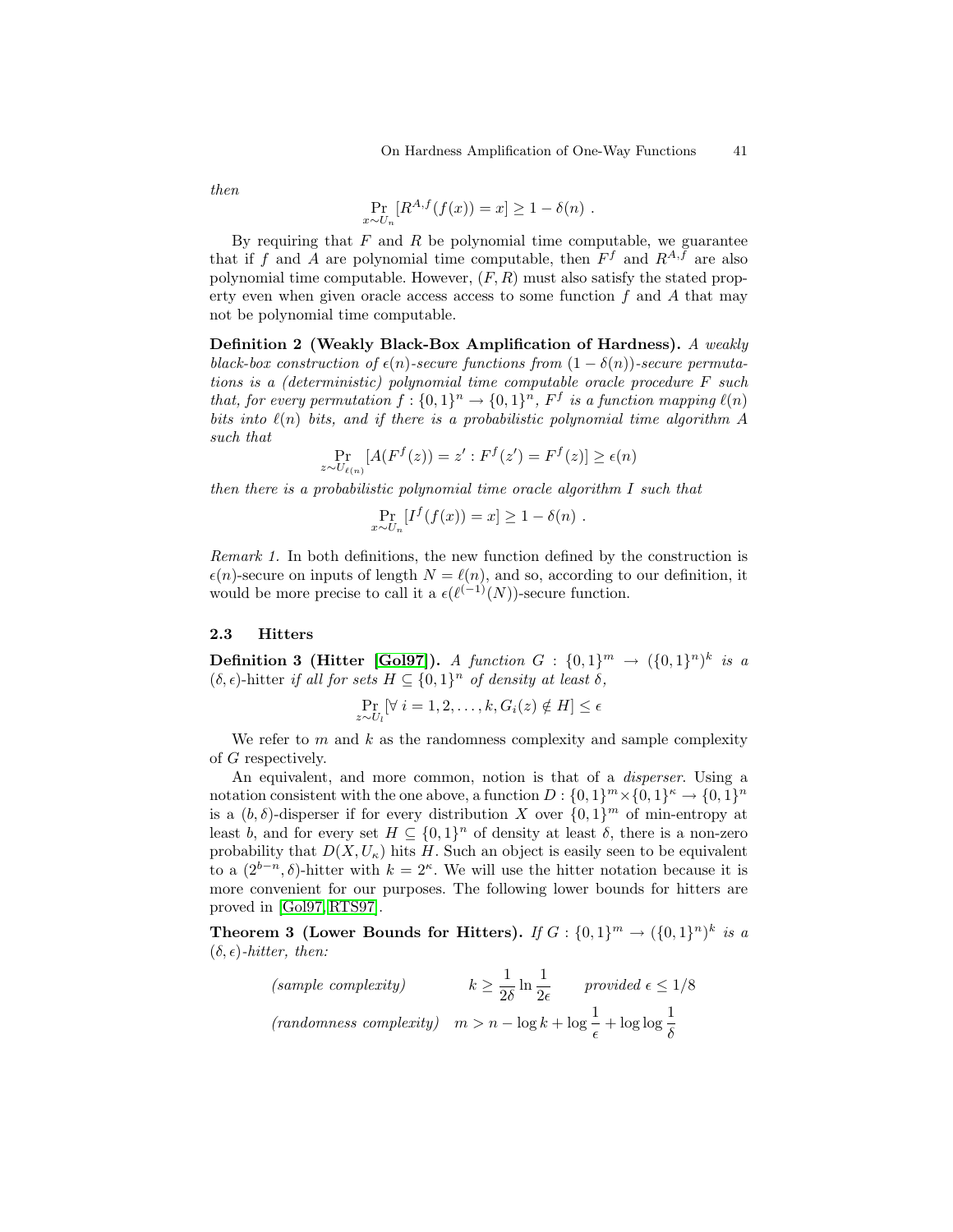#### <span id="page-8-0"></span>42 H. Lin, L. Trevisan, and H. Wee

Efficient constructions of hitters are known that match these lower bounds up to constant factors.

**Theorem 4.** [\[Gol97\]](#page-14-0) There exists a polynomial time computable  $(\delta, \epsilon)$ -hitter with sample complexity  $O(\frac{1}{\delta} \log \frac{1}{\epsilon})$  and randomness complexity  $2n + O(\log \frac{1}{\epsilon})$ .

The construction of dispersers of Ta-Shma [\[TS98\]](#page-15-0) give even tighter bounds.

#### **2.4 Hardness of Inverting Random Permutations**

We begin by establishing that a permutation that is a random permutation on a subset of  $\{0, 1\}^n$  of density  $2\delta$  and is the identity everywhere else is  $(1-\delta)$ -secure. We will be using this permutation as a weak one-way function for establishing lower bounds for black-box hardness amplification.

**Lemma 1.** *Fix*  $T(n) = n^{\log n}$ *. For all sufficiently large n, for all*  $\delta > \frac{1}{T(n)}$ *, for all sets*  $H \subseteq \{0,1\}^n$  *of density* 2*δ, there exists a permutation*  $\pi_H$  *on*  $\{0,1\}^n$  *such that*  $\pi_H$  *is the identity on*  $\{0,1\}^n - H$ *, and for all oracle Turing machines* M *with description at most* log n *bits that makes at most* T(n) *oracle queries,*

$$
\Pr_{x \sim U_n} [M^{\pi_H}(\pi_H(x)) = x] < 1 - \delta
$$

*Proof.* Let  $\Pi_H$  denote the set of permutations that is the identity on  $\{0,1\}^n - H$ . Fix an oracle Turing machine M. Then,

$$
\mathcal{E}_{\pi \sim \Pi_H}[\#\{y \in H : M^\pi(y) = \pi^{(-1)}(y)\}] \le 2\delta \cdot 2^n \left(\frac{n^{\log n} + 1}{2\delta \cdot 2^n - n^{\log n}}\right) < \frac{\delta}{4n} \cdot 2^n
$$

Hence,

$$
\Pr_{\pi \sim \Pi_H} [\# \{ x \in H : M^\pi(\pi(x)) = x \} \ge \delta 2^n] \le \frac{1}{4n}
$$

This allows us to take a union bound over all oracle Turing machines M with description at most log *n* bits.  $\square$ 

Note that we could also derive a non-uniform analogue of this lemma using the counting argument of [\[GT00\]](#page-14-0):

**Lemma 2.** *Fix*  $T(n) = n^{\log n}$ *. For all sufficiently large n, for all*  $\delta > \frac{1}{T(n)}$ *, for all sets*  $H \subseteq \{0,1\}^n$  *of density* 2*δ, there exists a permutation*  $\pi_H$  *on*  $\{0,1\}^n$  *such that*  $\pi_H$  *is the identity on*  $\{0,1\}^n - H$ *, and for all probabilistic oracle Turing machines* M with description at most  $\log n$  bits that makes at most  $T(n)$  oracle *queries and uses at most*  $T(n)$  *bits of non-uniformity and at most*  $T(n)$  *random coin tosses,*

$$
\Pr_{x \sim U_n}[M^{\pi_H}(\pi_H(x)) = x] < 1 - \delta
$$

*Remark 2.* We stress that in both Lemma 1 and Lemma 2, we allow the machine M to have arbitrary (possibly exponential) running time, but we require that  $M$ has bounded non-uniformity, makes a bounded number of oracle queries and uses a bounded number of random coins; in this sense, M still has "low complexity".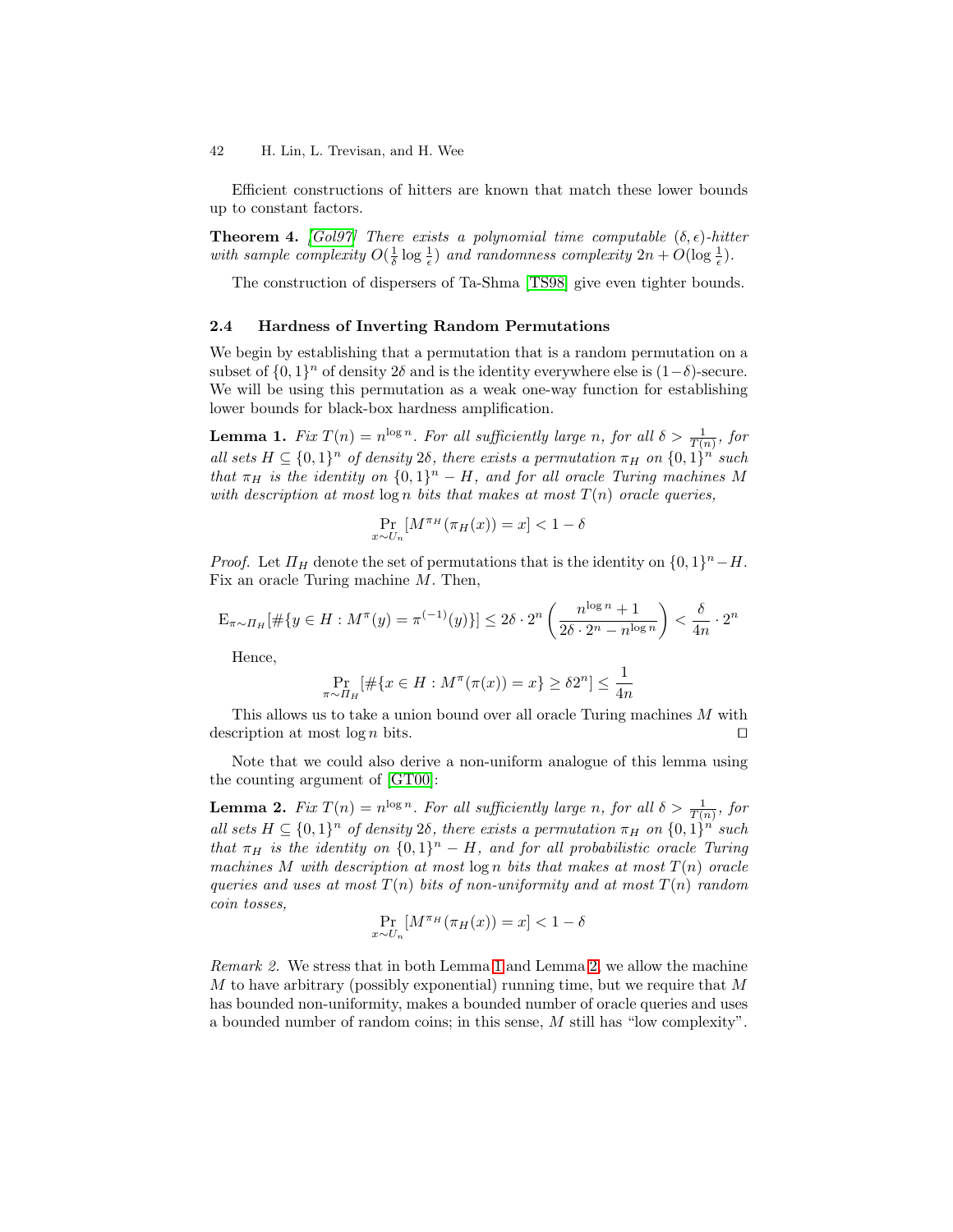## <span id="page-9-0"></span>**3 Fully Black-Box Hardness Amplification**

We use id to denote the identity function on  $\{0, 1\}^n$ . If  $F^{()}$  is an oracle procedure from  $\ell$  bits to  $\ell$  bits that makes at most q queries, we use  $G^f: \{0,1\}^{\ell} \to (\{0,1\}^n)^q$ to denote the function computing the sequence of oracle queries (possibly adaptive) that  $F^f$  makes.

Theorem [1](#page-3-0) follows from the following lemma and from the lower bounds for hitters of Lemma [3.](#page-7-0)

**Lemma 3 (Fully BB versus Hitters).** *Let* (F, R) *be a fully black-box con* $struction$  of  $\epsilon$ -secure functions f from  $(1 - \delta)$ -secure permutations. Then,  $G^{id}$ :  ${0,1}^{\ell} \rightarrow ({0,1}^n)^q$  *is a (polynomial time computable)*  $(2\delta,\sqrt{\epsilon})$ -hitter.

Before proving Lemma 3, we first prove a technical result that will be useful later. The point of the result is that if  $f$  and  $q$  have a noticeable agreement, and we are able to invert  $f$  in a strong sense (namely, uniformly sample pre-images), then we are also able to invert  $g$  on a noticeable fraction of inputs.

**Lemma 4.** Let  $f, g: \{0, 1\}^n \to \{0, 1\}^n$  be functions with agreement  $\epsilon$ , and let A() *be a probabilistic procedure such that, for every*  $y \in \{0,1\}^n$ ,  $A(y)$  *outputs*  $\perp$  *if*  $f^{(-1)}(y) = \emptyset$ *, and the output of*  $A(y)$  *is uniform over*  $f^{(-1)}(y)$  *otherwise. Then, the probability that*  $A(g(x)) \in g^{(-1)}(g(x))$  *is at least*  $\epsilon^2$ *, when taken over the uniform choice of*  $x \in \{0,1\}^n$  *and over the internal coin tosses of* A.

 $Furthermore, if f, g are permutations with agreement \epsilon and if A is such that$  $A(f(x)) = x$  for every x, then A inverts g on at least an  $\epsilon$  fraction of inputs.

*Proof.* Given  $f, g$  with agreement  $\epsilon$ , we define for each  $s \in \{0, 1\}^n$ :

$$
\sigma_s = \Pr_{x \sim U_n} [f(x) = s]
$$

$$
\tau_s = \Pr_{x \sim U_n} [f(x) = g(x) = s]
$$

Clearly,  $\sum_{s \in \{0,1\}^n} \sigma_s = 1$  and  $\sum_{s \in \{0,1\}^n} \tau_s = \epsilon$ . Observe that:

$$
\Pr_{x \sim U_n} [A(g(x)) \in g^{(-1)}(g(x))]
$$
\n
$$
\geq \Pr_{x \sim U_n} [f(x) = g(x) \text{ and } g(A(f(x))) = f(x)]
$$

We may rewrite the expression on the right-hand-side of the inequality as:

$$
\sum_{s \in f(\{0,1\}^n)} \tau_s \cdot \frac{\tau_s}{\sigma_s} = \left(\sum_{s \in f(\{0,1\}^n)} \frac{\tau_s^2}{\sigma_s}\right) \left(\sum_{s \in f(\{0,1\}^n)} \sigma_s\right) \ge \left(\sum_{s \in f(\{0,1\}^n)} \tau_s\right)^2 = \epsilon^2
$$

where the inequality follows from Cauchy-Schwartz. The case where  $f$  and  $g$  are permutations is trivial. 

We can now give the proof of Lemma 3.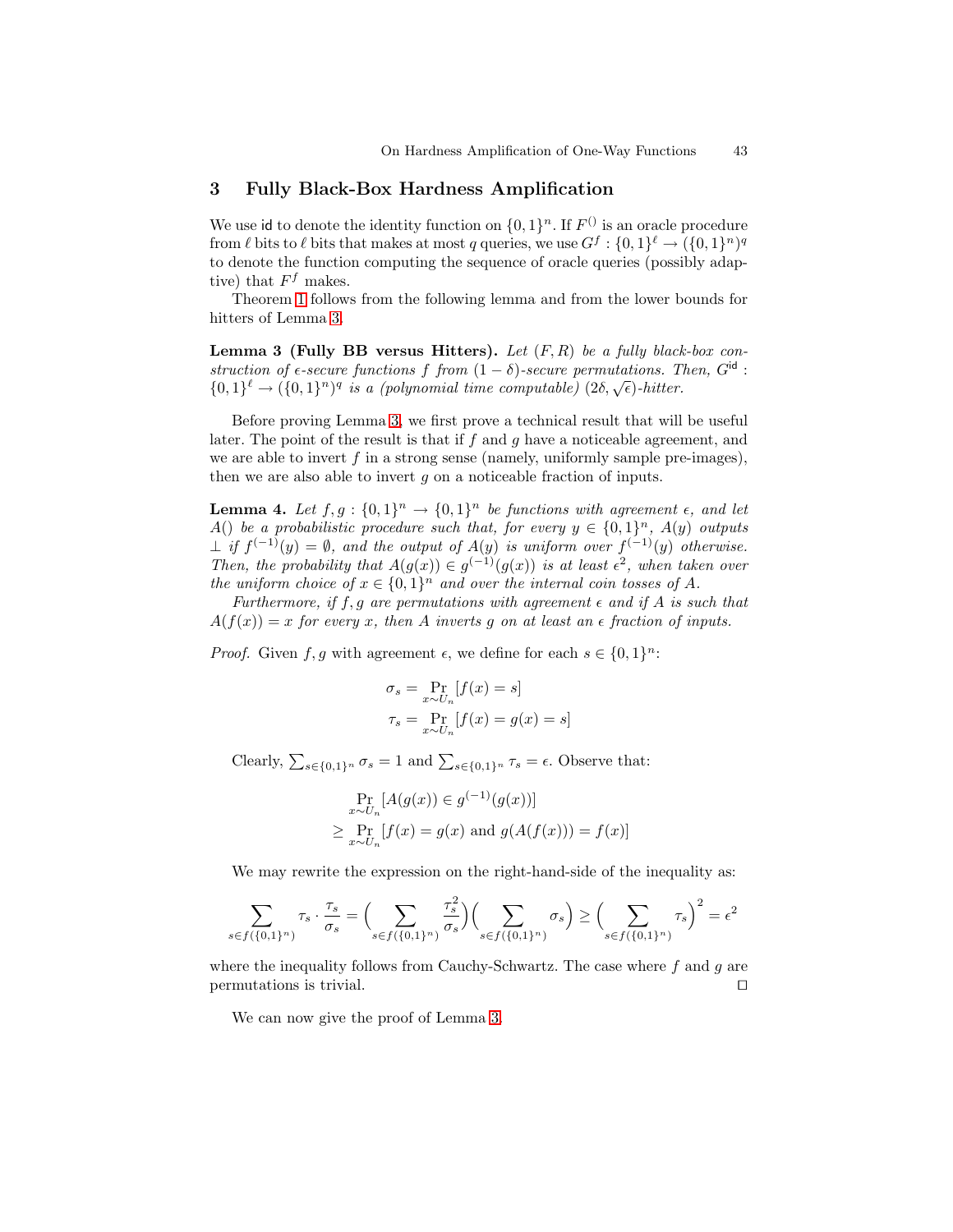#### <span id="page-10-0"></span>44 H. Lin, L. Trevisan, and H. Wee

*Proof (Of Lemma [3\)](#page-9-0).* Suppose  $G^{id}$  is not a  $(2\delta, \sqrt{\epsilon})$ -hitter. Then, there exists a set  $H \subseteq \{0,1\}^n$  of density  $2\delta$  such that

$$
\Pr_{z \sim U_l} [\forall i = 1, 2, \dots, q, G_i^{\text{id}}(z) \notin H] > \sqrt{\epsilon}
$$

Let A denote the uniform algorithm that inverts  $F<sup>id</sup>$  everywhere using brute force; that is, A on input  $F^{\text{id}}(z) \in \{0,1\}^{\ell}$  computes  $F^{\text{id}}$  on all  $z' \in \{0,1\}^{\ell}$ , and outputs a randomly chosen z' such that  $F^{id}(z') = F^{id}(z)$ , and  $\perp$  if no such z' exists. Let  $\pi_H$  denote the permutation guaranteed by Lemma [2.](#page-8-0)

Observe that for each  $z \in \{0,1\}^{\ell}$  such that  $G_i^{\mathsf{id}}(z) \notin H$  for all  $i = 1, 2, \ldots, q$ , it must be the case that  $F^{\pi_H}(z) = F^{\text{id}}(z)$ , and, in particular, we have that  $F^{\text{id}}$ and  $F^{\pi_H}$  have agreement at least  $\sqrt{\epsilon}$ . From Lemma [4](#page-9-0) we have that A inverts  $F^{\pi_H}$  with probability at least  $\epsilon$ , and so  $R^{A,\pi_H}$  inverts  $\pi_H$  on a  $1-\delta$  fraction of inputs. By incorporating  $A$  into  $R$ , we have a probabilistic oracle Turing machine M (with exponential running time) that given oracle access to just  $\pi_H$  makes at most a polynomial number of queries (and so less than  $n^{\log n}$ ) into  $\pi_H$ , flips a polynomial number of random coins and inverts  $\pi_H$  on a 1 –  $\delta$  fraction of inputs, a contradiction to Lemma [2.](#page-8-0) 

*Remark 3.* To be more precise, we should say, fix  $\delta$ ,  $\epsilon : \mathbb{N} \to (0, 1/2)$ . Then, for all sufficiently large n,  $G^{id}$  is a  $(2\delta, \sqrt{\epsilon})$ -hitter.

# **4 Weakly Black-Box Hardness Amplification**

Theorem [2,](#page-5-0) our negative result for weakly black-box constructions, follows from the result below and from Lemma [3,](#page-7-0) the negative results about hitters.

**Lemma 5 (Weakly BB versus Hitters).** *Suppose there exists a weakly blackbox construction of a*  $\epsilon$ -secure permutation  $F^{()}: \{0,1\}^{\ell} \to \{0,1\}^{\ell}$  from a  $(1-\delta)$ *secure permutation*  $f : \{0,1\}^n \to \{0,1\}^n$ , which makes at most q queries to f. *Then, one of the following is true:*

*1.*  $G^{id}: \{0,1\}^{\ell} \rightarrow (\{0,1\}^n)^q$  *is a polynomial time computable*  $(2\delta, 2\epsilon)$ -hitter; 2.  $F^{\text{id}}$  *is a*  $(1 - \epsilon)$ -secure permutation.

*Proof.* Suppose neither statement is true. Then, there exists a set  $H \subseteq \{0,1\}^n$ of density  $2\delta$  such that

$$
\Pr_{z \sim U_l} [\forall i = 1, 2, \dots, q, G_i^{\text{id}}(z) \notin H] > 2\epsilon
$$

In addition, there exists an efficient algorithm A that inverts  $F^{\text{id}}$  on a  $1 - \epsilon$ fraction of inputs. Again, let  $\pi_H$  denote the permutation guaranteed by Lemma [2.](#page-8-0) By the "furthermore" part of Lemma [4](#page-9-0) we have  $Pr[F^{id}(z) = F^{\pi_H}(z)] > 2\epsilon$ , so it follows that

$$
\Pr_{z \sim U_{\ell}}[A(F^{\pi_H}(z)) = z] > \epsilon
$$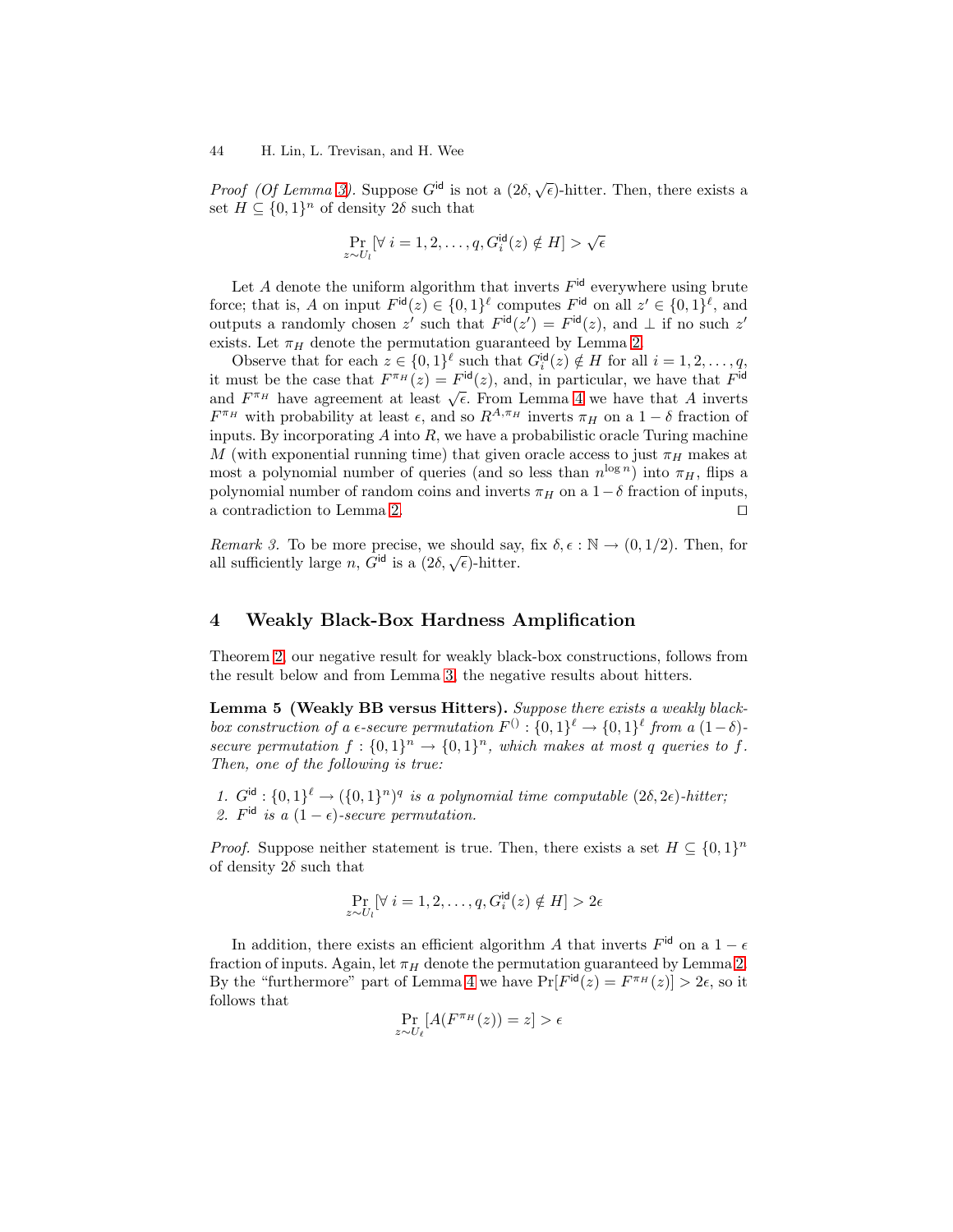<span id="page-11-0"></span>By the weakly black-box property of  $F^{()}$ , there exists an efficient oracle algorithm  $B$  such that

$$
\Pr_{x \sim U_n}[B^{\pi_H}(\pi_H(x)) = x] \ge 1 - \delta
$$

a contradiction. 

# **5 Revisiting the Direct Product Construction and [GIL<sup>+</sup>90]**

We present a simple, modular and unified view of the analysis for previous results for fully black-box hardness amplification. We stress that the analysis is not novel, and is based largely on the exposition of  $[GIL^{+}90]$  $[GIL^{+}90]$  in  $[Gol01–Sec 2.6]$  $[Gol01–Sec 2.6]$ .

**Theorem 5.** *Let* F *be a (deterministic) polynomial time computable oracle procedure such that for every function (resp permutation)*  $f: \{0,1\}^n \rightarrow \{0,1\}^n$ ,  $F^f$ *is a function mapping*  $\ell(n)$  *bits to*  $\ell(n)$  *bits and makes at most*  $q(n)$  *oracle queries.* Let  $G^{()}: \{0,1\}^{\ell} \rightarrow (\{0,1\}^n)^q$  be the function that computes the sequence of q *oracle queries that* F *makes. Suppose* F *also satisfies the following properties for every function (resp permutation)*  $f: \{0, 1\}^n \rightarrow \{0, 1\}^n$ :

- 1. (consistent) for any  $z, z' \in \{0,1\}^{\ell}$  such that  $F^f(z') = F^f(z)$ , we have  $f(G_i^f(z')) = f(G_i^f(z))$  for all *i*.
- *2. (restrictable) there exists a polynomial time oracle algorithm that given oracle access to* f, and given input  $i \in [k]$  and  $y \in f(\{0,1\}^n)$ , outputs a random sample from the distribution<sup>3</sup>  $\{F^f(U_l) | f(G_i^f(U_l)) = y\}.$
- 3. (hitting)  $G^f$  is a  $(\delta/2, \epsilon/2)$ -hitter.

*Then, there exists a probabilistic polynomial time oracle procedure* R *such that*  $(F, R)$  *constitute a fully black-box construction of a*  $\epsilon$ *-secure function from a*  $(1 - \delta)$ -secure function (resp permutation). In addition,  $R^{A,f}$  makes  $O(\frac{q^2}{\epsilon} \log \frac{1}{\delta})$ *oracle queries to* A*.*

Consider what happens in a black-box reduction for a proof of security of hardness amplification. We are given oracle access to an algorithm A that inverts  $F<sup>f</sup>$  on a  $\epsilon$  fraction of input and a challenge  $f(x)$ . The "consistent" property tells us (informally) that inverting  $F^f$  on  $F^f(z)$  is at least as hard as inverting f on all of the  $f(G_i^f(z))$ 's  $(i = 1, 2, ..., q)$ , and the "restrictable" property allows us to construct from  $f(x)$  a challenge  $F<sup>f</sup>(z)$  for A by substituting  $f(x)$  for one of the  $f(G_i^f(z))$ 's. Note that the "consistent" property is trivially satisfied if  $F^f$  is injective. We also do not need to make any assumptions about the distributions  $G_i^f(U_\ell), i = 1, 2, \ldots, q.$ 

<sup>&</sup>lt;sup>3</sup> The distribution may be described more precisely by the following two-step experiment: pick z uniformly at random from  $\{z \in \{0,1\}^{\ell} : f(G_i^f(z)) = y\}$  and output  $F<sup>f</sup>(z)$ . We stress that the sampling algorithm may not compute z explicitly.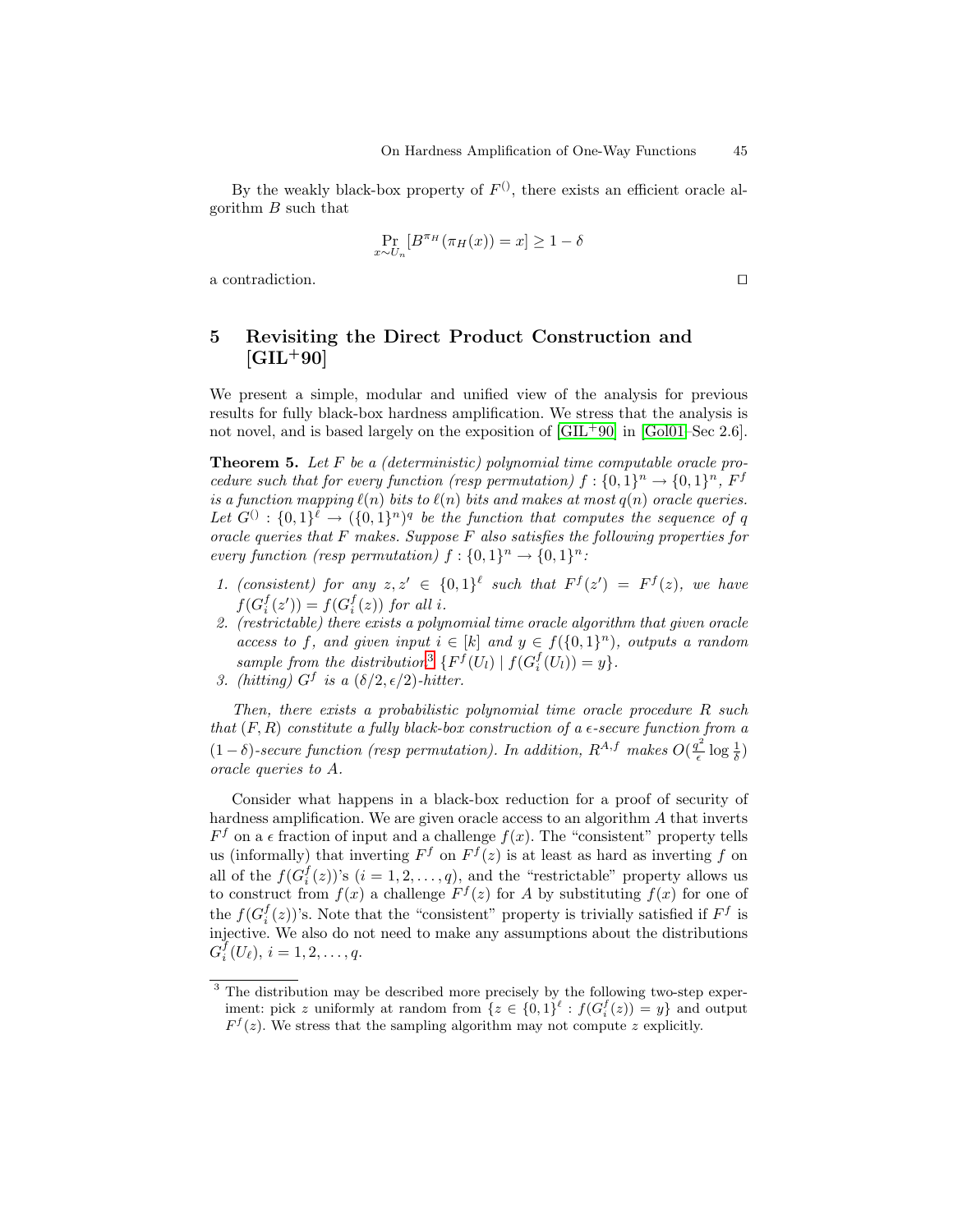*Proof.* Let A be a function that inverts  $F^f$  on an  $\epsilon$  fraction of input. Now, consider an oracle procedure  $I$  that given oracle access to  $A, f$  and on input  $y \in \{0,1\}^n$ , does the following: for each  $i = 1, 2, \ldots, q$ ,

1. samples  $y^{(i)}$  from  $\{F^f(U_l) | f(G^f_i(U_l)) = y\}$ , and computes  $z^{(i)} = A(y^{(i)})$ ; 2. checks whether  $f(G_i^f(z^{(i)})) = y$ , and if so, outputs  $G_i^f(z^{(i)})$ .

Define the set  $H$  (for "hard") by:

$$
H = \{ x \in \{0, 1\}^n \mid \Pr[I^{A, f}(f(x)) \in f^{(-1)}(f(x))] < \epsilon/2q \}
$$

It is easy to see that  $x \in H$  iff  $f(x) \in f(H)$ .

*Claim.*  $|H| < \delta/2 \cdot 2^n$ 

*Proof.* (of claim) Suppose otherwise. Then,

$$
\Pr_{z \sim U_{\ell}}[A \text{ inverts } F^f(z)]
$$
\n
$$
\leq \Pr_{z \sim U_{\ell}}[\forall i, G_i^f(z) \notin H] + \sum_{i=1}^q \Pr_{z \sim U_{\ell}}[A \text{ inverts } F^f(z) \text{ and } G_i^f(z) \in H]
$$
\n
$$
\leq \epsilon/2 + \sum_{i=1}^q \Pr_{z \sim U_{\ell}}[A \text{ inverts } F^f(z) \text{ and } f(G_i^f(z)) \in f(H)] \text{ (by "hitting")}
$$
\n
$$
\leq \epsilon/2 + \sum_{i=1}^q \max_{y \in f(H)} \Pr_{z \sim U_{\ell}}[A \text{ inverts } F^f(z) \mid f(G_i^f(z)) = y]
$$
\n
$$
\leq \epsilon/2 + \sum_{i=1}^q \max_{y \in f(H)} \Pr_{z \sim U_{\ell}}[I^{A,f} \text{ inverts } y] \text{ (by "consistent")}
$$
\n
$$
< \epsilon/2 + q \cdot \epsilon/2q \leq \epsilon
$$

a contradiction. 

Consider the oracle procedure R that given oracle access to A and f, runs  $I^{A,f}$  $O(\frac{q}{\epsilon} \log \frac{1}{\delta})$  times. This allows us to amplify the success probability of inverting values not in H to  $1 - \delta/2$ . Hence,

$$
\Pr_{x \in U_n} [R^{A,f}(f(x)) \notin f^{(-1)}(f(x))]
$$
\n
$$
\leq \Pr_{x \in U_n} [x \in H] + \Pr_{x \in U_n} [R^{A,f}(f(x)) \notin f^{(-1)}(f(x)) \mid x \notin H] < \delta
$$

The result follows.

Next, we review previous results on hardness amplification in our framework:

**Direct Product.** [\[Yao82\]](#page-15-0) Here, we start with a  $(1 - \delta)$ -secure function f, and we define  $F^f : (\{0,1\}^n)^q \to (\{0,1\}^n)^q$  is given by  $F(x_1,...,x_q) =$  $(f(x_1),..., f(x_q))$ , where  $q = O(1/\delta \log 1/\epsilon)$ .  $G^f : \{0,1\}^{nq} \to (\{0,1\}^n)^q$  is then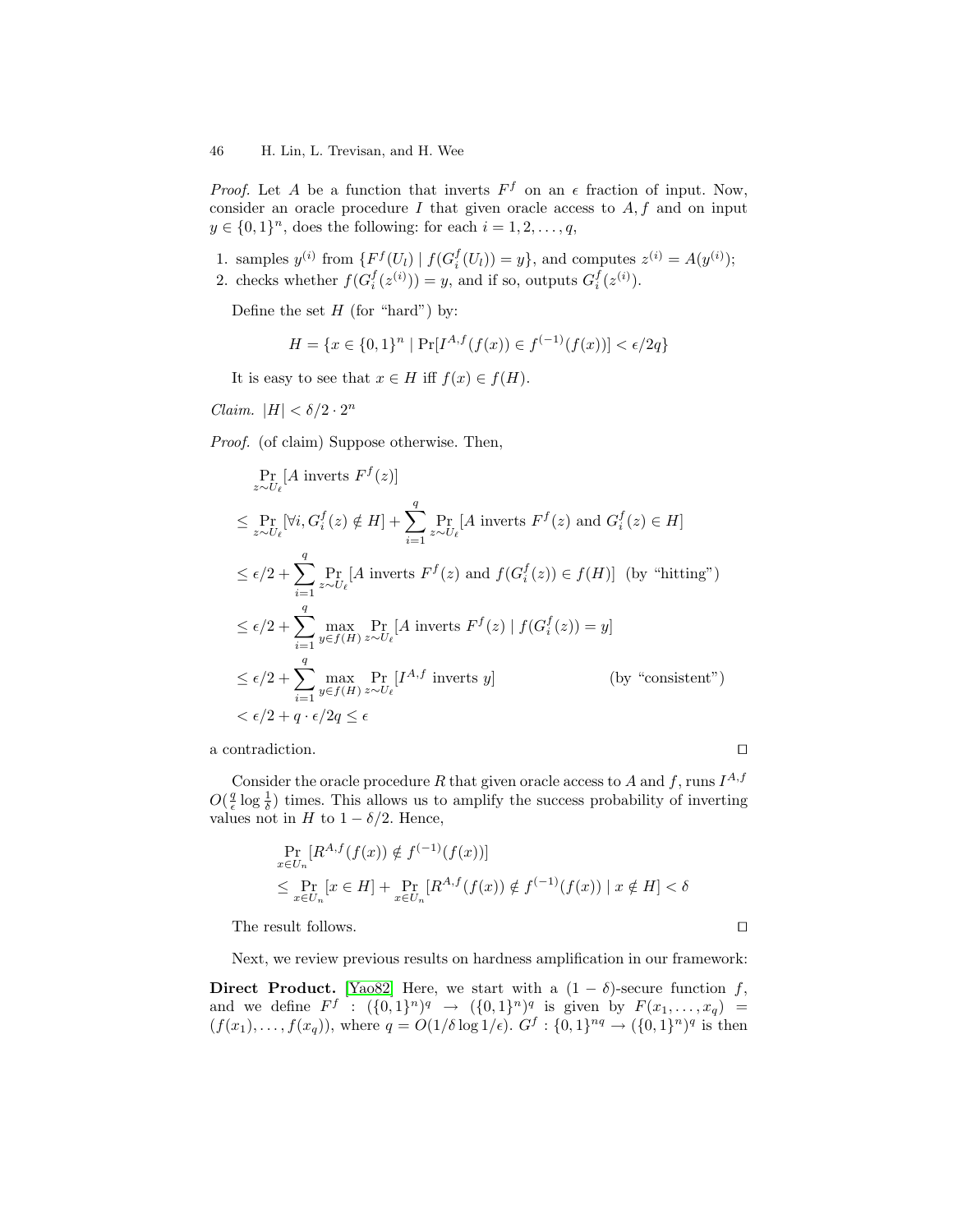the identity function for all  $f$ . It is easy to check that  $F$  satisfies all of the 3 properties, from which hardness amplification via direct product follows.

**Random Walk on Expanders.** [\[GIL](#page-14-0)<sup>+</sup>90] Here, we start with a  $(1 - \delta)$ -secure permutation  $\pi$  and a family of d-regular explicitly constructible expanders  $\{ \Gamma_n \}$ with vertex set  $\{0,1\}^n$ , where d is a constant. We define  $G^{\pi} : \{0,1\}^n \times [d]^t \rightarrow$  $({0, 1}^n)^{t+1}$  as follows:

$$
G_{1}^{\pi}(x, \sigma_1, \ldots, \sigma_t) = x
$$
  
\n
$$
G_{i+1}^{\pi}(x, \sigma_1, \ldots, \sigma_t) = g_{\sigma_i}(\pi(G_i^{\pi}(x, \sigma_1, \ldots, \sigma_t))) \quad i = 1, 2, \ldots, t
$$

where  $g_{\sigma}(x)$  for  $x \in \{0,1\}^n$  and  $\sigma \in [d]$  denotes the  $\sigma$ 'th neighbor of vertex x in  $\Gamma_n$ . Note that the output of G is the set of vertices visited in a random walk on G started at x along the path  $\sigma_1, \ldots, \sigma_t$ , interspersed with an application of  $\pi$ before each step. Since  $\pi$  is a permutation, applying  $\pi$  does not affect the mixing properties of the random walk, and therefore if we take  $t = O(1/\delta \log 1/\epsilon)$ , then  $G^{\pi}$  yields a  $(\delta/2, \epsilon/2)$ -hitter. The new function  $F^{\pi}: \{0,1\}^n \times [d]^t \to \{0,1\}^n \times [d]^t$ is given by

$$
F^{\pi}(x, \sigma_1, \ldots, \sigma_t) = (G^{\pi}_{t+1}(x, \sigma_1, \ldots, \sigma_t), \sigma_1, \ldots, \sigma_t)
$$

It is easy to see that  $F^{\pi}$  is injective, and thus F is "consistent" and  $F^{\pi}$  is a permutation. The "restrictable" property is satisfied using the following algorithm: given  $i \in [t+1]$  and  $y \in \{0,1\}^n$ , pick  $\sigma_1, \ldots, \sigma_t$  independently at random from [d], and output  $(\pi(g_{\sigma_t}(\ldots g_{\sigma_i}(y)\ldots)), \sigma_1, \ldots, \sigma_t)$ . This constitutes the basic building block: a fully black-box construction of  $\epsilon$ -secure permutations from  $(1 - \delta)$ -secure permutations with  $\ell = n + O(1/\delta \log 1/\epsilon)$  and  $q = O(1/\delta \log 1/\epsilon)$ .

To obtain a security-preserving construction of an  $\epsilon$ -secure permutation on  $\{0,1\}^{O(cn+\log 1/\epsilon)}$  from a  $(1-1/n^c)$ -secure permutation on  $\{0,1\}^n$ , we compose the basic building block  $c+1$  times as follows: we first construct a  $(1-1/2n^{c-1})$ secure permutation, then a  $(1 - 1/2n^{c-2})$ -secure one, and right up to 1/2-secure permutation. In the last composition, we construct a  $\epsilon$ -secure permutation from a  $1/2$ -secure one.

## **6 Conclusion**

Our negative result for weakly black-box constructions is less general than the one for fully black-box constructions: in the former case we restrict ourselves to constructions that define a permutation if the original primitive is a permutation. It should be noted that both the direct product construction and the construction of  $\left[ \text{GIL} + 90 \right]$  satisfy this property. It would be possible to strengthen Lemma [5](#page-10-0) to hold under the assumption that  $F^{()}$  is a construction of  $\epsilon$ -secure functions, and with the conclusion that either  $G^{\text{id}}$  is a  $(2\delta, 2\epsilon)$ -hitter or that one-way functions exist uncondtionally. The proof would have followed along the lines of the proof of Lemma [3,](#page-9-0) using a result of Impagliazzo and Luby [\[IL89\]](#page-14-0) to construct a polynomial time algorithm that approximates algorithm A in the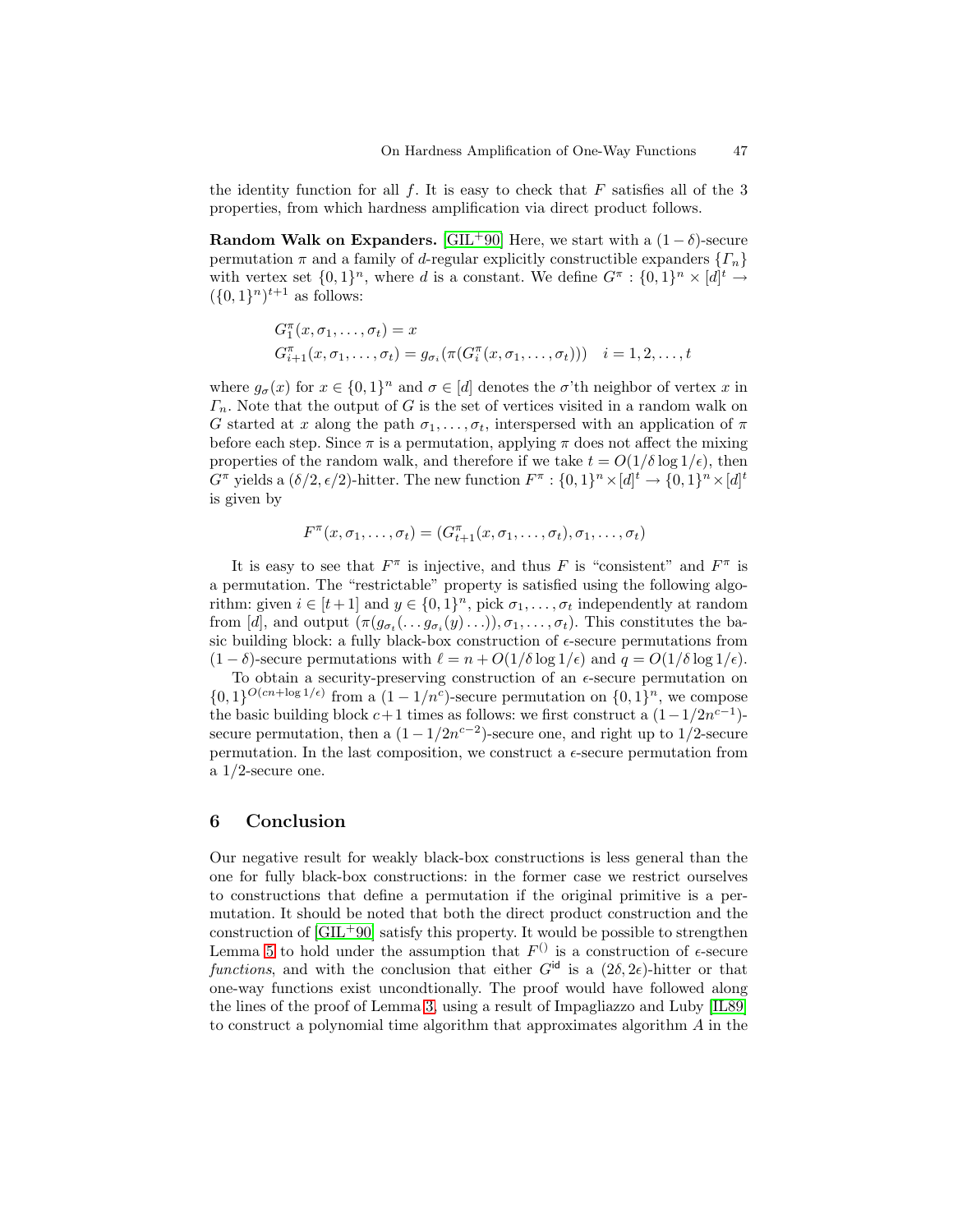<span id="page-14-0"></span>proof of Lemma [3](#page-9-0) assuming that one-way functions do not exist. We will give more details in the full version of this paper.

The main open problem that is still unresolved is whether there is a fully black-box security-preserving hardness amplification for one-way functions. From the work of  $[GIL+90]$ , we know that it would suffice to construct a "restrictable" and "consistent" hitter (see the statement of Theorem [5](#page-11-0) for the terminology) with randomness complexity  $O(n + 1/\delta \log 1/\epsilon)$ .

# **References**

- [GGK03] Rosario Gennaro, Yael Gertner, and Jonathan Katz. Lower bounds on the efficiency of encryption and digital signature schemes. In Proceedings of the 35th ACM Symposium on Theory of Computing, pages 417–425, 2003.
- [GIL<sup>+</sup>90] Oded Goldreich, Russell Impagliazzo, Leonid Levin, Ramarathnam Venkatesan, and David Zuckerman. Security preserving amplification of hardness. In Proceedings of the 31st IEEE Symposium on Foundations of Computer Science, pages 318–326, 1990.
- [GKM<sup>+</sup>00] Yael Gertner, Sampath Kannan, Tal Malkin, Omer Reingold, and Mahesh Viswanathan. The relationship between public key encryption and oblivious transfer. In Proceedings of the 41st IEEE Symposium on Foundations of Computer Science, pages 325–335, 2000.
- [GMR01] Yael Gertner, Tal Malkin, and Omer Reingold. On the impossibility of basing trapdoor functions on trapdoor predicates. In Proceedings of the 42nd IEEE Symposium on Foundations of Computer Science, pages 126– 135, 2001.
- [Gol97] Oded Goldreich. A sample of samplers a computational perspective on sampling. Technical Report TR97-020, Electronic Colloquium on Computational Complexity, 1997.
- [Gol01] Oded Goldreich. The Foundations of Cryptography Volume 1. Cambridge University Press, 2001.
- [GT00] Rosario Gennaro and Luca Trevisan. Lower bounds on the efficiency of generic cryptographic constructions. In Proceedings of the 41st IEEE Symposium on Foundations of Computer Science, pages 305–313, 2000.
- [HILL99] J. Håstad, R. Impagliazzo, L. Levin, and M. Luby. A pseudorandom generator from any one-way function. SIAM Journal on Computing, 28(4):1364– 1396, 1999.
- [IL89] Russell Impagliazzo and Michael Luby. One-way functions are essential for complexity based cryptography. In Proceedings of the 30th IEEE Symposium on Foundations of Computer Science, pages 230–235, 1989.
- [Imp96] Russell Impagliazzo. Very strong one-way functions and pseudo-random generators exist relative to a random oracle. Unpublished manuscript, 1996.
- [IR89] Russell Impagliazzo and Steven Rudich. Limits on the provable consequences of one-way permutations. In Proceedings of the 21st ACM Symposium on Theory of Computing, pages 44–61, 1989.
- [KSS00] J. Kahn, M. Saks, and C. Smyth. A dual version of Reimer's inequality and a proof of rudich's conjecture. In Proceedings of the 15th IEEE Conference on Computational Complexity, 2000.